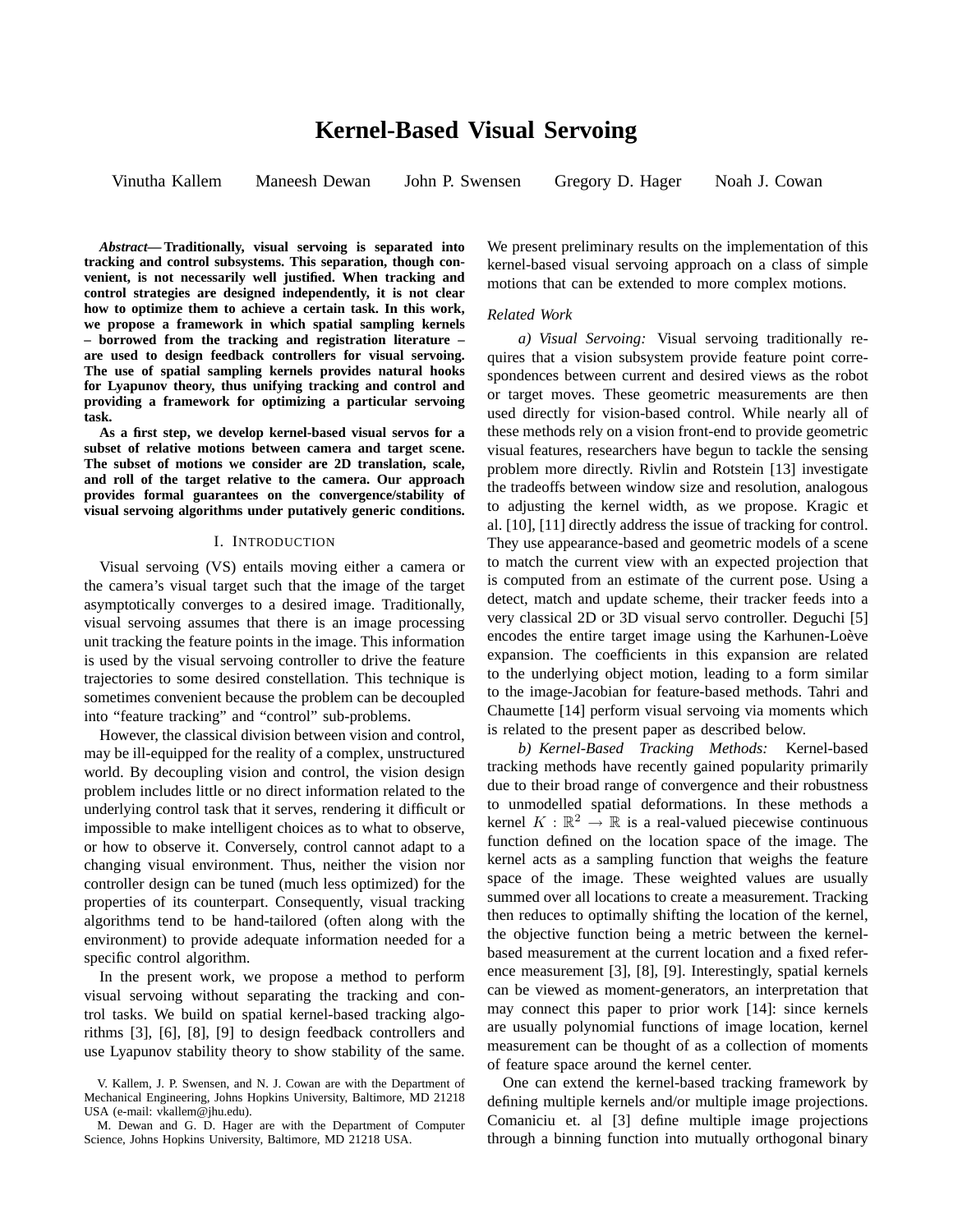projections. Their work was extended by Hager et al. [9] to multiple kernels for tracking complex motions. The idea of using motion specific kernels invariant to other motion parameters was introduced. The idea of multiple kernels was further extended to articulated motions in [8]. In all these approaches, the kernel parameters are chosen in an ad-hoc manner often leading to sub-optimal performance. More recently, Dewan and Hager [6] introduced a scheme for optimizing the kernel parameters to the target being tracked.

Our approach differs fundamentally from the aforementioned approaches in that we place tracking and control in the same framework: spatial sampling kernels unify geometry and sensing, which will enable us to develop an integrated strategy for tracking and control. We note that our work is preliminary, and as such we have not directly compared it with other work; we leave such comparisons for future work.

#### II. KERNEL-BASED VISUAL SERVOING (KBVS)

For the present exposition, we make a number of simplifying assumptions. First, we consider the "eye-in-hand" configuration in which the camera is mounted on the robot end effector, and the target is stationary. Further, we assume a kinematic motion model for the robot, whose control inputs are its joint velocities. We treat image pixels as continuous variables over all of  $\mathbb{R}^2$  measured in continuous time, rather than discrete variables over a finite image measured in discrete time (in practice these assumptions are clearly violated; see experimental results, section III). In all the analysis below, the image or its transformations are treated as signals that are directly measured.

Given a signal,  $s(w, t)$  (such as the intensity of the image at each pixel as time progresses), the kernel-projected value of the signal at time  $t$  may be defined as the scalar

$$
\xi(t) = \int_{\mathcal{I}} K(\boldsymbol{w}) s(\boldsymbol{w}, t) d\boldsymbol{w}, \tag{1}
$$

where  $w \in \mathcal{I} = \mathbb{R}^2$  is the image spatial indexing variable. As the camera moves relative to the target, the signal,  $s(\cdot, t)$ , changes, thus affecting the kernel-projected value. At the goal, let the signal be  $s_0 = s(\cdot, 0)$  and the kernel-projected measurement at the goal be denoted by  $\xi_0 = \xi(0)$ . The aim of KBVS is to drive the robot/camera to goal configuration by driving  $\xi(t) \rightarrow \xi_0$ .

Below, we develop KBVS controllers for a subset of generic camera motions in SE(3). We first describe our overall method for a 2D translation  $(x-y)$  parallel to the optical plane and then for translation along the optical axis (z), and roll about the camera optical axis  $(\theta)$ .

#### *A. 2D Translation*

Consider a robot with a camera mounted on it as in Figure 1. Image intensity at each pixel is taken as the signal, ignoring illumination changes. The pixel location is given by  $w \in \mathbb{R}^2$ . Let the kernel projection of the image at the goal be  $\xi_0$  at the position  $x = 0$  and  $y = 0$  (without loss of generality). Our goal is to determine a control input that will



Fig. 1. Experimental configuration.

drive the kernel-projected measurement to  $\xi_0$ , thus driving  $[x(t), y(t)] \rightarrow 0.$ 

Let the configuration of the robot be denoted by  $q =$  $[x, y]^T \in \mathbb{R}^2$ . Assume that the camera moves parallel to the optical axis according to the simplified dynamics<sup>1</sup>

$$
\dot{\boldsymbol{q}} = \boldsymbol{u},\tag{2}
$$

where  $u \in \mathbb{R}^2$  is the robot control input. For the remainder of the paper, we assume the signal only depends on time via the camera motion, which in this case implies (in an abuse of notation)  $s(\mathbf{w}, t) = s(\mathbf{w}, \mathbf{q}(t)).$ 

For simplicity of presentation, we assume that the scene is a unit distance away from the image plane, so that  $s(\mathbf{w}, \mathbf{q}(t)) = s_0(\mathbf{w} - \mathbf{q}(t))$ . Through a change of variables,  $\bar{w} = w + q$ , and recalling that  $\mathcal{I} = \mathbb{R}^2$ , the kernel-projected measurement  $\xi$  can be rewritten as

$$
\xi = \int_{\mathcal{I}} K(\boldsymbol{w}) s_0(\boldsymbol{w} - \boldsymbol{q}) d\boldsymbol{w} = \int_{\mathcal{I}} K(\bar{\boldsymbol{w}} + \boldsymbol{q}) s_0(\bar{\boldsymbol{w}}) d\bar{\boldsymbol{w}}. \tag{3}
$$

From (3), observe that even when the images or the signal are discontinuous and hence not differentiable, the kernelprojected measurement is analytically differentiable as long as the kernel is smooth. As we show below, we exploit the differentiability of  $\xi(t)$  in the design of KBVS controllers.

Consider a Lyapunov function candidate  $V = \frac{1}{2}(\xi - \xi_0)^2$ . Applying the chain rule, we have

$$
\dot{V} = (\xi - \xi_0) \frac{\partial \xi}{\partial q} \dot{q}
$$
\n
$$
= (\xi - \xi_0) \Big[ \int_{\mathcal{I}} K'(\bar{w} + q) s_0(\bar{w}) d\bar{w} \Big] \dot{q}
$$
\n
$$
= (\xi - \xi_0) \Big[ \int_{\mathcal{I}} K'(w) s_0(w - q) dw \Big] u,
$$

where  $K'(w) = \frac{\partial K(w)}{\partial w}$ . Note that in the last step, we revert the coordinates back to  $w$ . Now, choose the input,  $u$ , as

$$
\boldsymbol{u} = -(\xi - \xi_0) \int_{\mathcal{I}} \nabla K(\boldsymbol{w}) s(\boldsymbol{w}, \boldsymbol{q}) d\boldsymbol{w}, \tag{4}
$$

where  $\nabla K = (\frac{\partial K}{\partial w})^T \in \mathbb{R}^2$ . This requires only the current signal projection,  $\xi$ , the signal projection at the goal,  $\xi_0$ , the kernel function derivative,  $K'$ , and the current signal,  $s(w, t)$ ,

<sup>1</sup>We believe that lifting these control laws to second order mechanical systems should be straight forward.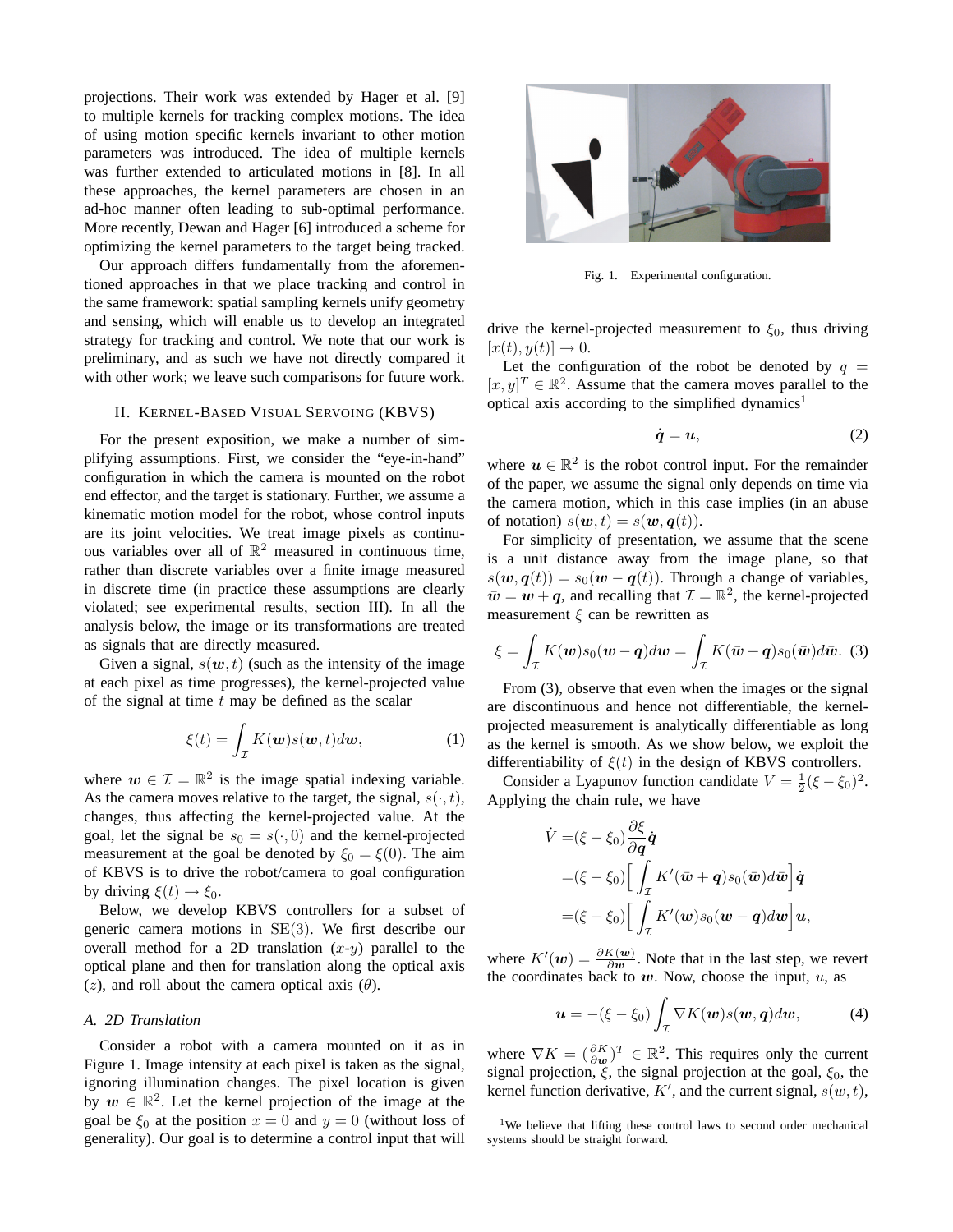which depends on t only through  $q(t)$  (see above). With this choice  $\dot{V}$  becomes

$$
\dot{V} = -(\xi - \xi_0)^2 \left\| \int_{\mathcal{I}} \nabla K(\boldsymbol{w}) s(\boldsymbol{w}, \boldsymbol{q}) d\boldsymbol{w} \right\|^2.
$$

Assuming the candidate Lyapunov function,  $V$ , is positive definite in the configuration variable, then  $\dot{V}$  is negative semi-definite. The assumption that  $V > 0$  admittedly depends on the signal and kernel properties, although it appears from our experiments (Section III) to be a locally valid generic assumption and, in any case, can be numerically tested and optimized [6]. This choice of input guarantees stability (in the Lyapunov sense) of the controller with mild assumptions on the image and kernel – KBVS is appealing exactly for this reason.

For practical applications, it is crucial to obtain at least local *asymptotic* stability. If the kernel-image pair is such that in a neighborhood around the goal,  $\int_{\mathcal{I}} \nabla K(\boldsymbol{w})s(\boldsymbol{w},\boldsymbol{q})d\boldsymbol{w}$   $\neq$ 0 (again, which appears to be true generically), local asymptotic stability is guaranteed. This quantity becoming zero is analogous to image error lying in the null space of the Jacobian in tracking literature [1]. For good practical performance of the controller, the Lyapunov function in the configuration space of the robot should be quadratic near the goal, the Hessian at the goal should have positive eigenvalues, and condition number as close to one as possible. This provides us with an objective function that likely can be optimized for larger regions of attraction and better performance, which we leave for future work.

Similar to the ideas presented in [6], an alternate way of doing 2D translation is to decouple it into two 1D translations using two independent  $x$  and  $y$  directional kernels. Each kernel is invariant to the motion in the other direction, thereby providing independent controllers. For example, a kernel oriented in the  $x$  direction can be formed by stacking a gaussian kernel along every pixel in the  $y$  direction. As discussed in [6], we also found that using the two independent kernels provides better results than using a single kernel. The experiments presented for the 2D translation case in Section III use the two-kernel approach.

# *B. Translation along optical axis*

Cideciyan [2] uses a spatial Fourier transform (FT) of images for tracking and registration to decouple translation and scaling. We seek to capitalize on this invariance of the magnitude of FT to translation to develop controllers for depth and rotation that can integrated with the previously developed 2D controllers in the  $x-y$  plane. As a first step, we consider motions in depth only.

Here, we consider motions of a camera along its optical axis. Even though this corresponds to a translation as in the previous two cases, there is a fundamental difference between the two: 2D  $x-y$  translations simply translate the image, while motions in depth inversely scale the image. Thus, we seek an appropriately transformed signal and control strategy. Specifically, we use the magnitude of the FT of the image as the signal.

Let  $I_0$  denote the image at the goal, and  $F_0$  the magnitude of its spatial FT. We assume that the goal corresponds to unity depth (without any loss of generality). Let the inertial world reference frame be such that the  $z$ -axis is parallel to the camera's optical axis. In this frame, the camera is moving along the z-axis according to

$$
\dot{z}(t) = u,\t\t(5)
$$

with goal  $z_0 = 1$ . At any generic position of the camera, the image  $I$  is a scaled version of  $I_0$ , *i.e.* 

$$
I(\boldsymbol{w},z)=I_0(\boldsymbol{w}/z).
$$

One can show that the magnitudes of the spatial FT of these images ( $F$  and  $F_0$  respectively) are related by

$$
F(\boldsymbol{v},z)=z^2F_0(z\boldsymbol{v}),\ \boldsymbol{v}\in\mathbb{R}^2.
$$

We define the kernel-projected measurement as

$$
\xi = \int_{\mathcal{I}} K(\boldsymbol{v}) F(\boldsymbol{v}, z) d\boldsymbol{v} = \int_{\mathcal{I}} K(\bar{\boldsymbol{v}}/z) F_0(\bar{\boldsymbol{v}}) d\bar{\boldsymbol{v}}, \quad (6)
$$

where  $\bar{v} = zv$ . At the goal we have  $\xi_0 = \int_{\mathcal{I}} K(v) F_0(v) dv$ . Our aim is to drive the robot to  $z = 1$  by driving  $\xi(t) \rightarrow \xi_0$ . Consider a Lyapunov function candidate:  $V = \frac{1}{2}(\xi - \xi_0)^2$ and choosing the input as

$$
u = (\xi - \xi_0) \int_{\mathcal{I}} K'(v) v F(v, z) dv, \tag{7}
$$

then  $V = -\frac{1}{z}(\xi - \xi_0)^2 ||\int_{\mathcal{I}} K'(v) v F(v, z) dv||$ <sup>2</sup>. If  $z > 0$ ,  $\dot{V}$  is negative semi-definite, which is a realistic assumption for objects seen by the camera.

# *C. Rotation about the optical axis*

In this section we develop KBVS for rotation of the camera relative to the target about its optical axis. Let the robot dynamics be

$$
\dot{\theta} = u,\tag{8}
$$

where  $u$  is the control input. As in the case of scaling, we use the magnitude of the spatial FT of the image as the signal. Let  $I_0$  and  $F_0$  denote the image and signal at the goal, where  $\theta = 0$  (without any loss of generality). At any generic roll position of the camera, the image  $I$  is a rotated version of  $I_0$ :

$$
I(\boldsymbol{w},\theta) = I_0(R_{\theta}\boldsymbol{w}), \text{ where } R_{\theta} = \begin{bmatrix} \cos \theta & \sin \theta \\ -\sin \theta & \cos \theta \end{bmatrix} \in SO(2).
$$

The magnitudes of the spatial FT of these images are related by

$$
F(\boldsymbol{v},\theta)=F_0(R_{\theta}\boldsymbol{v}),\ \boldsymbol{v}\in\mathbb{R}^2.
$$

We define the kernel-projected measurement as

$$
\xi = \int_{\mathcal{I}} K(\boldsymbol{v}) F(\boldsymbol{v}, \theta) d\boldsymbol{v} = \int_{\mathcal{I}} K(R_{\theta}^T \bar{\boldsymbol{v}}) F_0(\bar{\boldsymbol{v}}) d\bar{\boldsymbol{v}}, \quad (10)
$$

where  $\bar{v} = R_{\theta}v$ . At the goal, the kernel-projected measurement is  $\xi_0 = \int_{\mathcal{I}} K(v) F_0(v) dv$ . As before, our aim is to drive the robot to  $\theta = 0$  by driving  $\xi(t) \rightarrow \xi_0$ . Consider a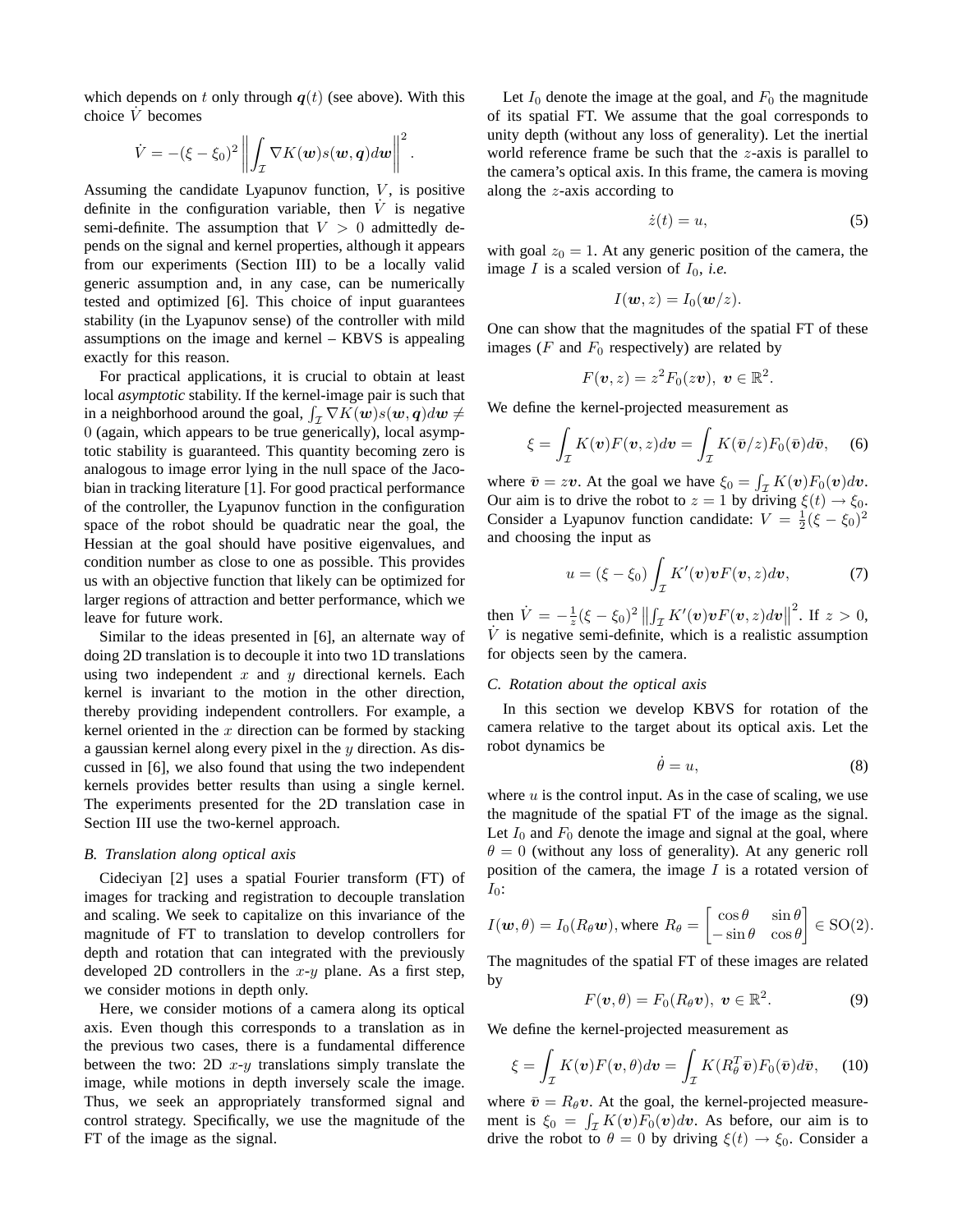Lyapunov function candidate:  $V = \frac{1}{2}(\xi - \xi_0)^2$ . Choose the control input as

$$
u = -(\xi - \xi_0) \int_{\mathcal{I}} K'(v) Jv F(v, \theta) dv, \qquad (11)
$$

where  $J = R_{-\frac{\pi}{2}}$ . With this choice of u,  $\dot{V} = -(\xi - \phi)$  $\int_{S_0}^{S_1} \int_{\mathcal{I}} K'(v)JvF(v,\theta)dv$  $2$ , which is negative semidefinite.

# *D. Extensions to* SE(2) *+ Depth Motions*

In the above controllers, we used the image as the signal for the  $x-y$  translations and the magnitude of the FT of the image as the signal for depth and roll. As discussed before, the FT of the image removes any translation effects while controlling depth and roll. For 3D translational control, one can execute the depth controller first, since it is invariant to translation, and then run the 2D  $x-y$  controller. Similarly, to control all of  $SE(2)$  (identified with x, y, and roll), one can control for roll first, since it is again invariant to translation, and then control in the 2D plane. Furthermore, all four degrees of freedom  $(x, y, z, \text{ and roll})$  can be controlled in a similar manner. We have yet to verify these coupled controllers experimentally.

#### III. EXPERIMENTAL RESULTS

In the design of the our above controllers, we made several simplifying assumptions which deserve attention for use in practical applications on real images. The issue of discrete spatial sampling is addressed by pre-computing the kernel and its partial derivatives, evaluating them at the pixel locations, storing them as matrices, and then approximating the kernel projections with dot products between the kernel matrix and the signal. This pre-computation speeds up the control loop. Moreover, while the images are not of infinite extent as assumed, we use kernels whose support is, for all practical purposes, compact (e.g. a Gaussian with small standard deviation).

In this section, we present the experimental results for controlling an eye-in-hand configuration according to the control laws described in Section II. Experiments were run using an American Robot Merlin 6200 series robot arm. This robot arm provides six degrees of freedom via a waist, shoulder, elbow, and spherical wrist configuration. Attached to the end of the arm is a Basler 602fc firewire camera, providing gray scale images with a resolution of 640x480 pixels. The robot is controlled via a dedicated workstation running Linux with real-time extensions. In order to facilitate algorithm development and implementation, the software infrastructure allows for direct control of the robot and capture of images directly from the GNU Octave mathematical software [7].

Our experiments consisted of 10 tests for each of the prescribed scenarios. We ran experiments on both contrived and natural images. In each set of trials, the robot was placed in an initial position and then moved a random amount away from the goal along the degree(s) of freedom being tested. In Figures 3, 5, 7, and 9, three of the ten trials are shown. They represent the maximum (red dashed line) displacement,



Fig. 2. Example images of a 2D trial with contrived image. *Left*- Goal image. *Center*- Initial displacement image. *Right*- Difference between the goal and the final images.



Fig. 3. 2D Translation: Three trials showing control to the goal image shown in Figure 2 as discussed in the text. *Left*- Convergence in kernelprojected value. *Right*- Convergence in x and y translation.

minimum (black dash-dot line) displacement, and median (blue solid line) displacement from the goal location out of the random set of runs.

# *A. 2D Translation*

In the two-dimensional case, our contrived image required a certain amount of structure to avoid the well known aperture problem in motion estimation. However, we found that natural images from our laboratory environment contain the needed information to avoid the aperture problem. Our natural images consist of the second author sitting in a chair in the foreground with the background inherent to the lab environment as shown in Figure 4. For all the experiments we used two Gaussian kernels, one for  $x$  motions and another for  $y$  motions.

The following parameters are tuned for the experiment: the sigma of the Gaussian kernels, the controller gains, and the convergence threshold. The width of the Gaussian kernel plays an important role in determining the size of the region of convergence and the accuracy of convergence. With a wide kernel, the domain of attraction is large, but may not converge exactly to the goal. A narrow kernel results in a small domain of attraction, yet provides tight convergence when starting near the goal. In all cases, the width of the kernel, the lighting, and brightness play an important role in determining the value and dynamic range of the kernelprojected value,  $\xi$ , thus driving the selection of the controller gain and the convergence threshold. Future work will entail determining how to reduce the number of parameters, as well as adapting the kernels during control to provide both a large domain of attraction and accurate convergence.

Figure 2 shows the images from a typical 2D translation using our contrived image. The translation performed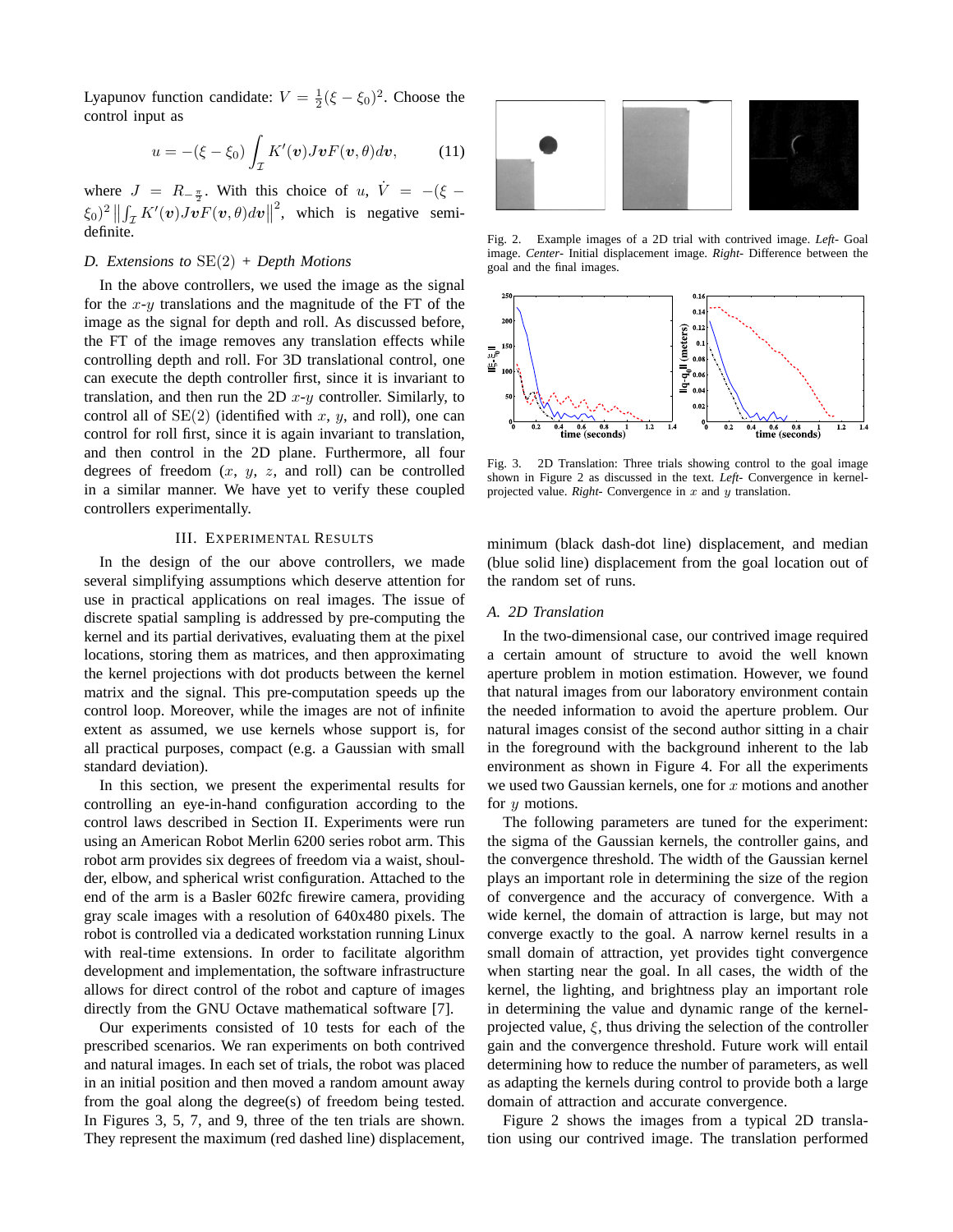

Fig. 4. Example images of a 2D trial in a real environment. *Left*- Goal image. *Center*- Initial displacement image. *Right*- Difference between the goal and the final images.



Fig. 5. 2D Translation: Three trials showing control to the natural goal image shown in Figure 4 as discussed in the text. *Left*- Convergence in kernel-projected value. *Right*- Convergence in x and y translation.

between the goal image and the initial image in Figure 2 was 6 cm in  $x$  motion and 12 cm in  $y$  motion. This typical example shows that even though the majority of the circular object in the image had been translated out of the image, the algorithm still converges to the goal. The convergence in both the Cartesian distance  $|x - x_0|$  and the kernel-projected value  $|\xi - \xi_0|$  is shown for the contrived and natural image in Figures 3 and 5 respectively.

# *B. Depth and Roll Motion*

As the image signal is a finite window representation of a continuous underlying signal from the real scene, its FFT will have truncation ringing effects popularly known as the Gibbs phenomenon [12]. These truncation effects in the FFT will always be present and renders the relation given in  $(9)$ invalid. Different windowing functions [12] can be used to attenuate the Gibbs phenomenon at the cost of losing the image signal. In order to avoid this issue for the present paper, we use a simple scene with a constant background and threshold-based segmentation to make the background signal zero. This is similar to the binary projections used by [3], [9] for kernel-based tracking. Taking the FFT of this segmented image almost completely removes the truncation effects.

For both of these experiments, we picked an almost constant background so it could be easily segmented as shown in Figures 6 and 8. In order to remove new background pixels, we only use a cropped circular region in the image. For depth, we used a Gaussian kernel and for roll we used a rotationally asymmetric kernel,

$$
K(\boldsymbol{w}) = (r_{max} - (w_i^2 + w_j^2))\sin^2(\theta),
$$

where  $r_{max}$  is the maximum radius picked by the user,



Fig. 6. Example images of a typical depth trial. *Left*- Goal image. *Center*-Initial displacement image. *Right*- Difference between the goal and the final images.



Fig. 7. Depth: Three trials showing control to the goal image shown in Figure 6 as discussed in the text. *Left*- Convergence in kernel-projected value. *Right*- Convergence in depth DOF.

 $\mathbf{w} = (w_i, w_j)$  is the pixel location in the image and  $\theta =$  $\text{atan2}(w_i, w_i)$  is the angle of the pixel location w.

Convergence in the degree of freedom and the kernelprojected value for depth and roll can be found in Figures 7 and 9, respectively. These figures show the convergence in the kernel-projected values and in the actuated degree of freedom: Cartesian translation for depth and angle of rotation about the optical axis for roll.

In the future, we plan to explore other methods of reducing the truncation due to the Gibbs phenomenon through various windowing methods [12]. Another alternative is to first transform the image to polar coordinates before computing the FFT. We suspect that this will recover the invariance, without the need to pre-segment the image.

#### *C. Convergence Error Results*

To quantify the performance of the KBVS control, we measured three differences between the initial conditions and the converged conditions. We first calculated the position error of the robot arm along the pertinent degree(s) of freedom using the forward kinematics of the robot arm. This provides an absolute measurement, in the world frame of the robot, of the convergence to the goal. Second, we



Fig. 8. Example images of a typical roll trial. *Left*- Goal image. *Center*-Initial displacement image. *Right*- Difference between the goal and the final images.